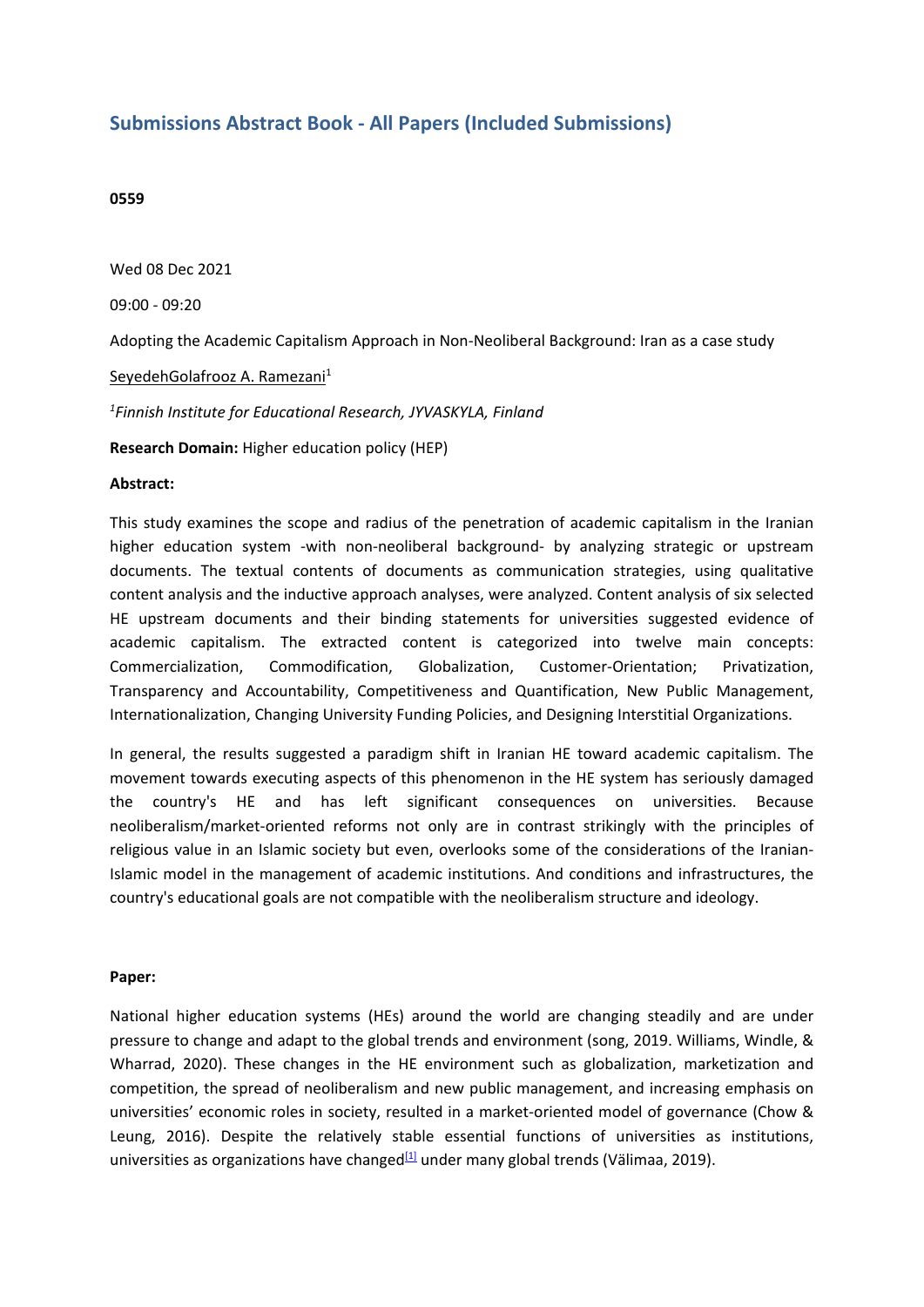One challenge for HE that requires attention and has gained <sup>a</sup> great deal of research interest globally is the concept of "Academic Capitalism (AC)" (Siekkinen, 2019). AC is described by Slaughter and Leslie (1997) as the universities' engagement in the market and Quasi-market behaviors. The emergence of the entrepreneurial university, the rise of managerial rationales in HE, the worship of performativity, marketization, branding strategy, and the obsession with international rankings are all aspects of this approach (Ramezani, 2019).

But such market-oriented reforms may not be consistent with the educational goals of some countries, which are not necessarily grounded in neoliberalism mechanisms. For instance, in Iran's HE systems, such market-oriented reforms not only are in contrast strikingly with the principles of religious value in an Islamic society but even, overlooks some of the considerations of the Iranian-Islamic model in the management of academic institutions (Ramezani, 2020). At the same time, striving for such an approach in the country is in obvious contrast to the Islamic view, which emphasizes the original moral and human values and the observance of justice. Additionally, <sup>a</sup> market orientation in higher education is in clear contrast with the macro policies on Iran's political system. It is obvious that both ideologically, and politically, the deepening of <sup>a</sup> paradox in words and deeds can provide many consequences for the country's senior policymakers. It causes neglect of many of the high Islamic and revolutionary ideals of the country (e.g., Focusing on social justice as the main goal, the intrinsic value of knowledge, cooperation and convergence, self-sacrifice, and devotion).

However, in this regard, this study investigated the following question: How are the philosophical and cultural foundations of the academic capitalism approach and the Iranian-Islamic model in contradiction to one another in Iranian higher education.

## *Methodology*

The research method used was qualitative content analysis. The specific method was <sup>a</sup> *Summative inductive approach*. The unit of analysis was included words, phrases, themes, sentences, and paragraphs related to academic capitalism in the six strategic documents in the field of higher education.

### *Finding*

In general, the results suggested <sup>a</sup> paradigm shift in Iranian HE toward academic capitalism. The extracted content from the strategic document was categorized into twelve main concepts: Commercialization, Commodification, Globalization, Customer-Orientation; Privatization, Transparency and Accountability, Competitiveness and Quantification, New Public Management, Internationalization, Changing University Financing Policies, and Designing Interstitial Organizations. but this new approach is in contrast with the education goals.

The movement towards executing aspects of this phenomenon in the HE system has seriously damaged the country's HE and has left significant consequences on universities. Because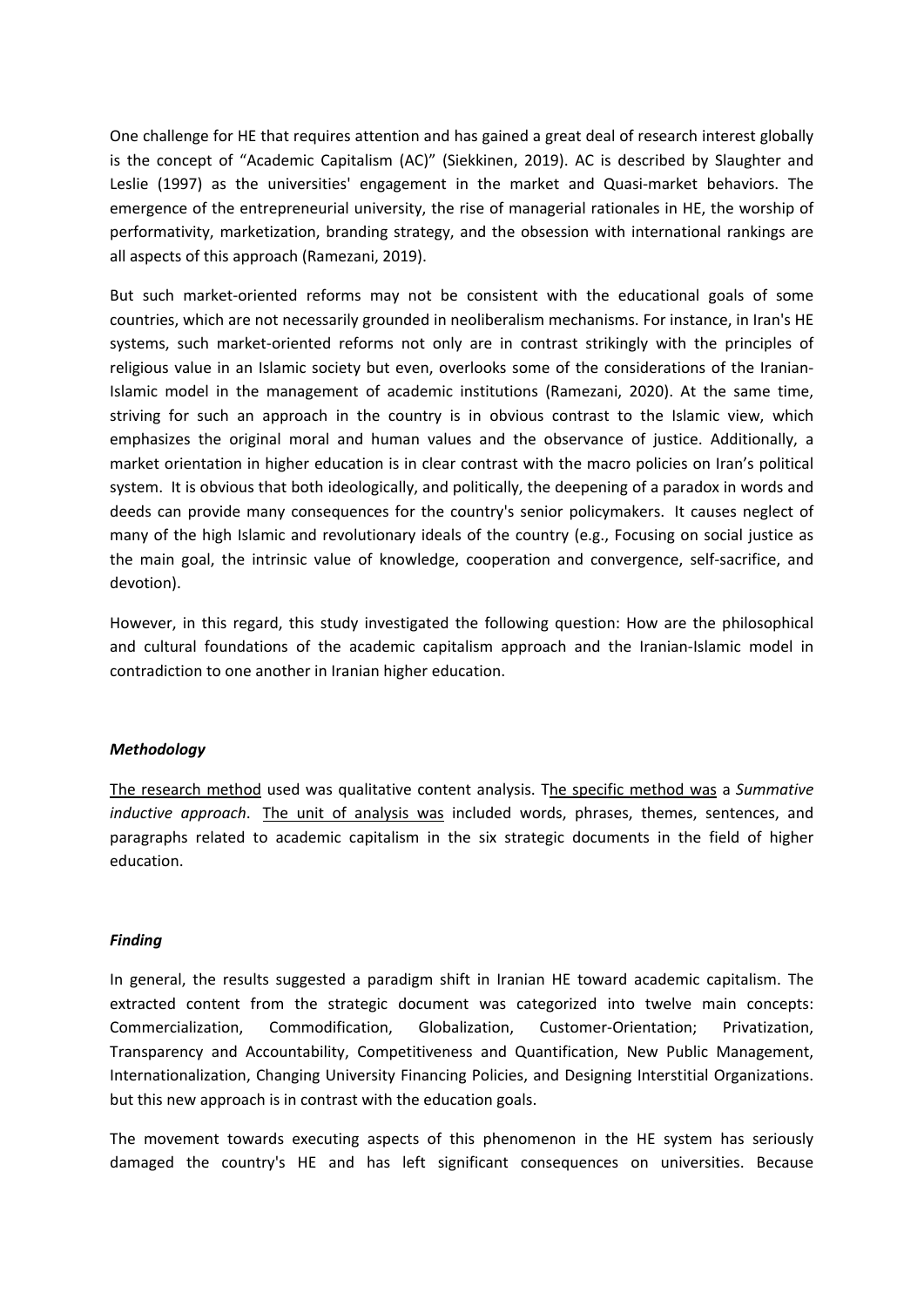neoliberalism/market-oriented reforms not only are in contrast strikingly with the principles of religious value in an Islamic society but even, overlooks some of the considerations of the Iranian-Islamic model in the management of academic institutions. And conditions and infrastructures, the country's educational goals are not compatible with the neoliberalism structure and ideology. The following table shows some contradictions:

# Table 1) the aspects contradiction between the principles of academic capitalism and educational goals

| Objectives of the academic capitalism approach                                                                                | Iranian-Islamic educational goals                                                                                                                               |
|-------------------------------------------------------------------------------------------------------------------------------|-----------------------------------------------------------------------------------------------------------------------------------------------------------------|
| Privatization and competition                                                                                                 | Focusing on social justice as the main goal                                                                                                                     |
| Transforming the student-professor relationship<br>into a producer-customer relationship                                      | Emphasis on the intrinsic value of education and<br>the moral superiority of teachers                                                                           |
| The spread of consumerism in theory and practice                                                                              | Opposition to consumerism as a cultural invasion<br>of capitalism                                                                                               |
| Reducing the independence of university<br>professors in the process of new public<br>management and mandatory accountability | Improving the professional dignity and<br>competencies of university professors                                                                                 |
| Nuclear education, self-interest, and competitive<br>entrepreneur (economic man)                                              | Strengthening the culture of cooperation and<br>responsibility in the scientific and academic era<br>and the realization of educated, elite, and good<br>people |
| The instrumental value of knowledge as a<br>commodity                                                                         | The intrinsic value of knowledge                                                                                                                                |

## **References:**

Chow, C., & Leung, C. (2016). *Reshaping universities for survival in the 21st century: new opportunities and paradigms*. Bentham Science Publishers.